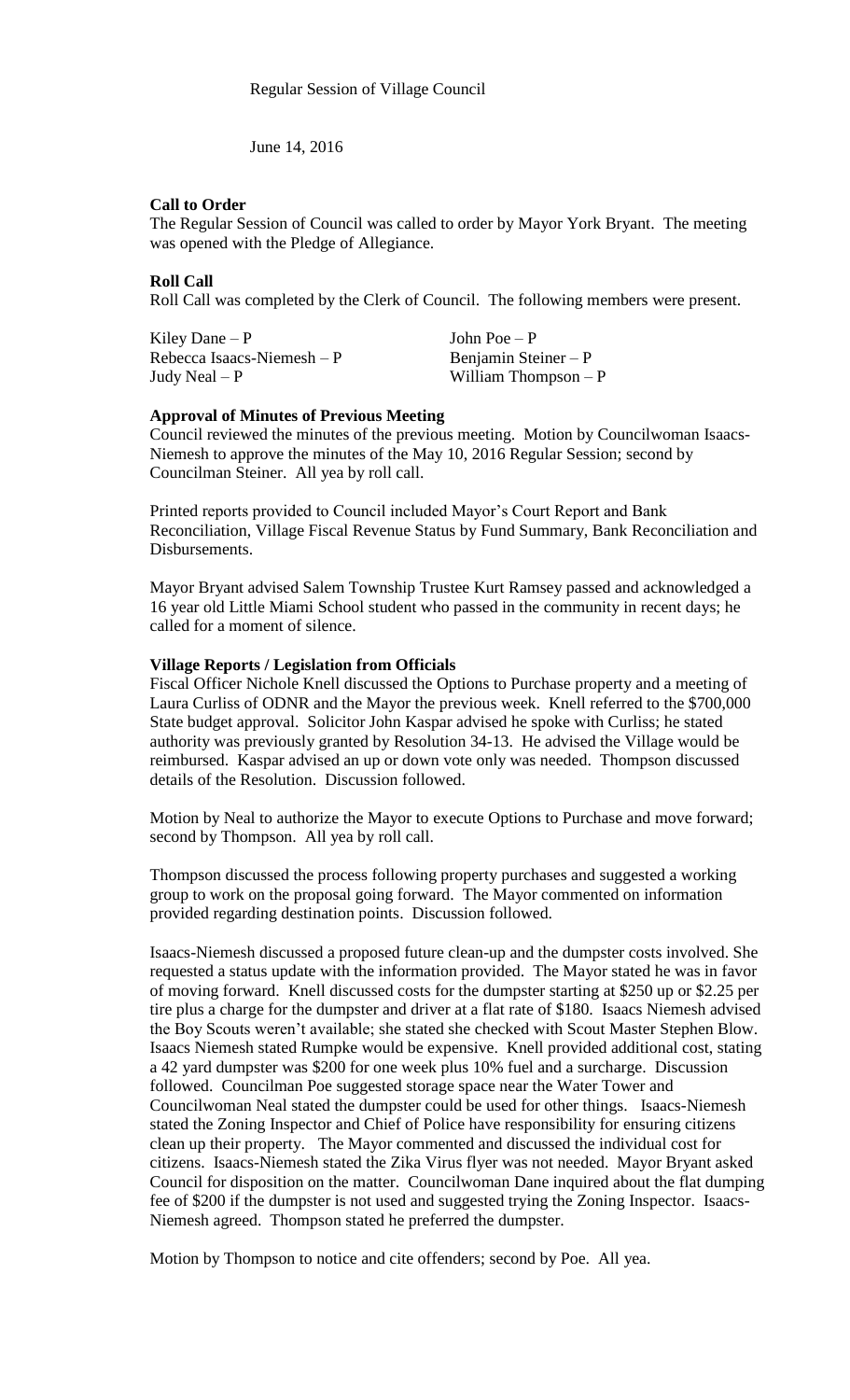#### Regular Session of Village Council

June 14, 2016

Poe discussed the new equipment arriving in July and advised he spoke with Ken Ellison at Department of Natural Resources as he agreed during the prior meeting and Mike Hanna. He noted the new equipment would remove the posts from the Bike Trail and save time weeding around posts. Isaacs-Niemesh asked for original purpose for the posts. Discussion followed.

Motion by Poe to request permission from ODNR to remove posts from the Bike Trail; second by Neal. All yea by roll call.

Neal discussed the signage outside the Village office building, stating it lists the incorrect time for Council meetings. Knell stated she previously researched the costs and would place the order for the signage.

Kaspar provided copies of Employee Handbooks from colleagues for other municipalities. He stated it may assist the Village with the Procedures Manual update. Thompson advised he would compare the handout with the current Policy Manual; he stated he wished to take the lead on this and urged Council to review the copies generated by Rod Smith. Knell stated the Auditors requested items corrected in the Personnel Policy on vacation, leave, etc. for compliance as soon as possible.

Knell stated the Audit went reasonably well in May. She advised the July Tax Budget hearing should be scheduled one hour before the regular meeting. The Fiscal Officer stated she recently received and paid a bill for \$17,000 from Jones Warner for a clay valve replacement from an equipment provider for services in December 2015. She also stated Emergency Services at Warren County requested a Letter of Support for Riverbank Revitalization currently posing a hazard. The Mayor advised a letter could be provided as long as it stipulates the work would not result in an adverse effect to Village property.

The Fiscal Officer stated fines and delinquent tax bills are due to Warren County in September. She discussed the Youth Program through Warren County for young people, ages 16 to 24. Dane added the County pays for the program services. Thompson inquired regarding limitations of the program. Knell responded. She advised a retroactive Resolution was required for a previous 2015 payout of Hanna's four weeks of 2014 vacation carryover. She advised the Auditor stated it must be approved retroactively; a retroactive Resolution was also needed for the additional week of 2016 vacation approved for Nichole Knell.

Motion by Isaacs-Niemesh to suspend the rules and waive three readings of Resolution #11- 16; second by Neal. All yea by roll call. Motion by Isaacs-Niemesh to approve Resolution #11-16, retroactively approving payout of Mike Hanna's 4 week vacation entitlement; second by Neal. All yea by roll call.

Motion by Poe to suspend the rules and waive three readings of Resolution #12-16; second by Neal. All yea by roll call. Motion by Poe retroactively adopting Resolution #12-16, approving an additional week of vacation for Knell for 2016; second by Neal. All yea by roll call.

The Solicitor discussed the pre application for OPWC grant for Water Main Replacement Project PY32/2018 to be submitted on behalf of the Village by Jones Warner Consulting. Thompson provided additional details. Discussion followed.

Motion by Poe to suspend the rules and waive three readings of Resolution #13-16; second by Neal. All yea by roll call. Motion by Poe to approve Resolution #13-16 approving OPWC pre application for PY32/2018; second by Neal. All yea by roll call.

Kaspar stated a Resolution was needed for Jones Warner to submit final OPWC application for the Morrow Blackhawk Road Project PY31/2017, providing details of the project grant.